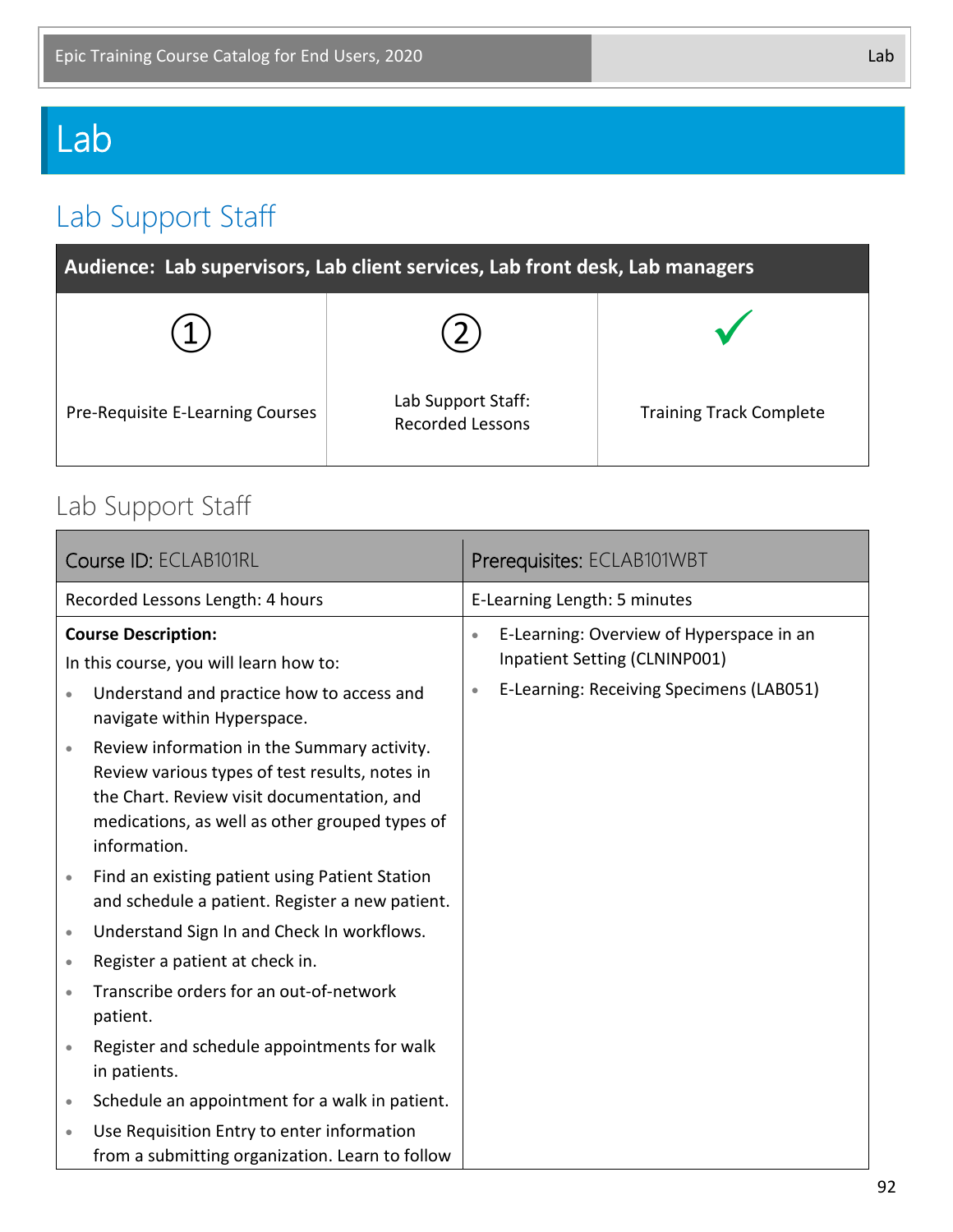|           | up on missing requisition information using the<br>Follow-up Work List.             |
|-----------|-------------------------------------------------------------------------------------|
|           | Add a provider who isn't in the system using<br>the Provider on the Fly button.     |
|           | Use Specimen Inquiry to find information<br>about tests, lab results, and patients. |
| $\bullet$ | Cancel a test from within Specimen Inquiry.                                         |
| $\bullet$ | Link an order to an existing appointment.                                           |
|           | Run, view, and filter Reporting Workbench<br>reports. Edit report criteria.         |
|           | Identify and run Crystal reports.                                                   |